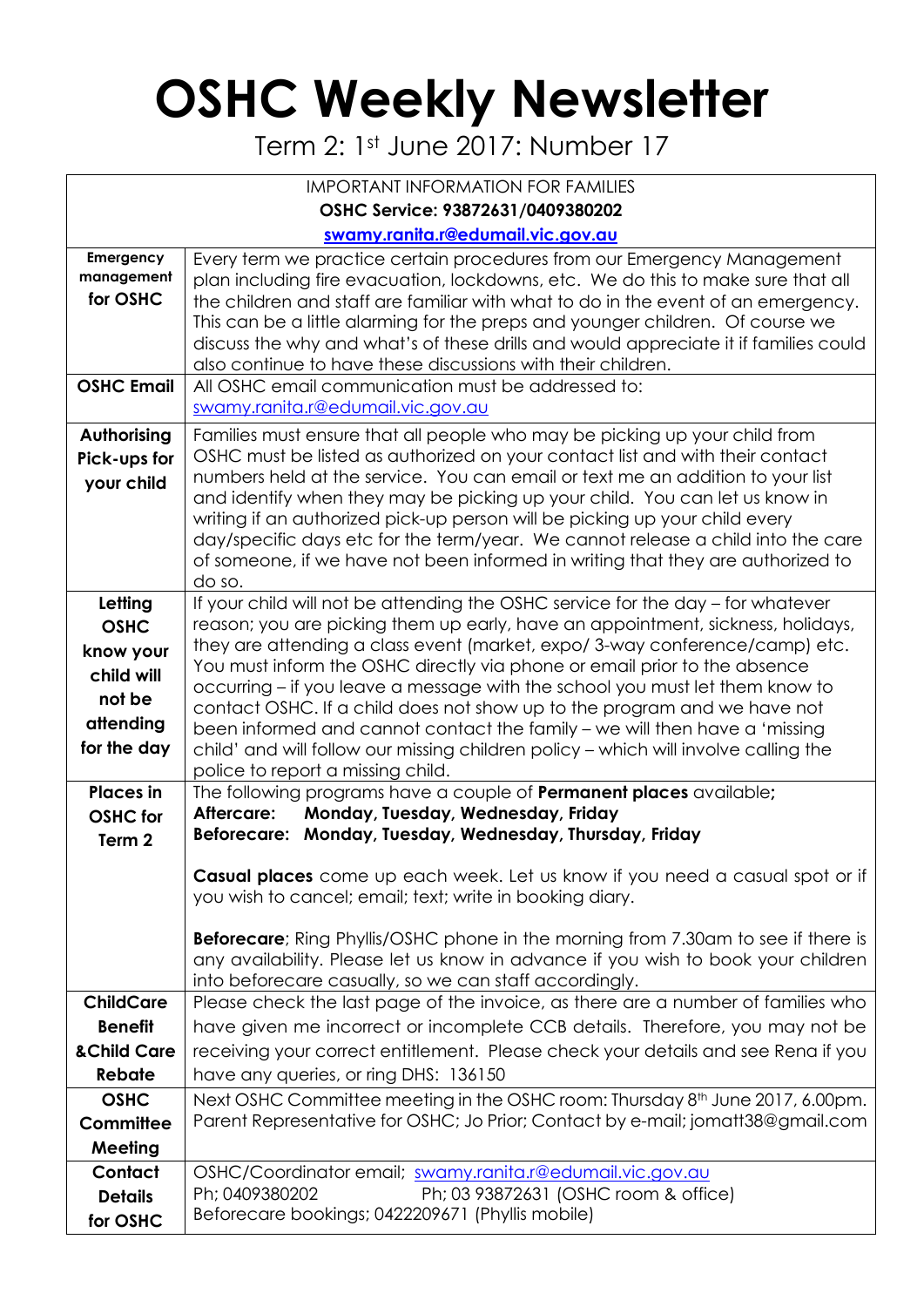| Rena will respond to all OSHC Communication between 10.30am-6.00pm Mon-Fri        |
|-----------------------------------------------------------------------------------|
| during school Terms only.  Emergency Beforecare requests will be taken by Phyllis |
| from 7.30-9.00am Mon-Fri, school terms only.                                      |

## **Weekly Aftercare & Beforecare Program Plan**

## **Framework for School Age Care: Focus Outcomes;**

**1.'Children have a strong sense of identity'**

**2. 'Children are connected with and contribute to their world'**

**3. 'Children have a Strong Sense of Wellbeing'**

- **4. 'Children are confident and involved learners'**
	- **5. 'Children are effective communicators'**

| <b>AFTERCARE</b> |                      |                 |                                     |  |  |
|------------------|----------------------|-----------------|-------------------------------------|--|--|
| Day              | <b>Date</b>          | <b>Activity</b> |                                     |  |  |
|                  | 5 <sup>th</sup> June | Glenda:         | Colourfuls/Master chef/skipping     |  |  |
|                  |                      | Rusty:          | Handball                            |  |  |
| Mon              |                      | Indiana:        | Touch Rugby                         |  |  |
|                  |                      | Hayfa:          | Origami Spinning Top                |  |  |
|                  |                      | Paul:           | Art Club; Mural Painting            |  |  |
|                  |                      | Olivia:         | Colour Diffusing paper Art          |  |  |
|                  |                      | Harri:          | Jungle Dioramas                     |  |  |
|                  |                      | Rusty:          | Hockey                              |  |  |
|                  |                      | Indiana:        | <b>AFL</b>                          |  |  |
| Tues             | 6 <sup>th</sup> June | <b>Phyllis:</b> | Gymnastics in Hall                  |  |  |
|                  |                      | Paul:           | Outside Games/ skipping             |  |  |
|                  |                      | Olivia:         | <b>Tissue Paper Collages</b>        |  |  |
|                  |                      | Rowena:         | <b>Outside Games</b>                |  |  |
|                  | 7 <sup>th</sup> June | Glenda:         | Colourfuls/Master Chef/Skipping     |  |  |
|                  |                      | Rusty:          | <b>AFL</b>                          |  |  |
|                  |                      | Harri:          | Sewing Club; Decorate a Bag         |  |  |
|                  |                      | Justine:        | Autumn Collages                     |  |  |
| Wed              |                      | Paul:           | Sandpit (other side of school)      |  |  |
|                  |                      | Indiana:        | Handball                            |  |  |
|                  |                      | Olivia:         | Library Club; Roaming Debate        |  |  |
|                  |                      | Rowena:         | Art & Craft                         |  |  |
|                  |                      | <b>Phyllis:</b> | Science Lab;                        |  |  |
|                  | 8 <sup>th</sup> June | Harri:          | Peg Aeroplanes                      |  |  |
|                  |                      | Hayfa:          | Outside games                       |  |  |
|                  |                      | Glenda:         | Cooking Club; Apple Parcels         |  |  |
| Thurs            |                      | Indiana:        | T-Ball                              |  |  |
|                  |                      | Meg:            | Pressing Flowers & Making Bookmarks |  |  |
|                  |                      | Rusty:          | <b>Basketball</b>                   |  |  |
|                  |                      | Justine:        | Sculptures with Re-cycled materials |  |  |
|                  |                      | Rowena:         | <b>Outdoor Games</b>                |  |  |
| Fri              | 9th June             | Indiana:        | Tiggy                               |  |  |
|                  |                      | Glenda:         | Colourfuls/master chef/skipping     |  |  |